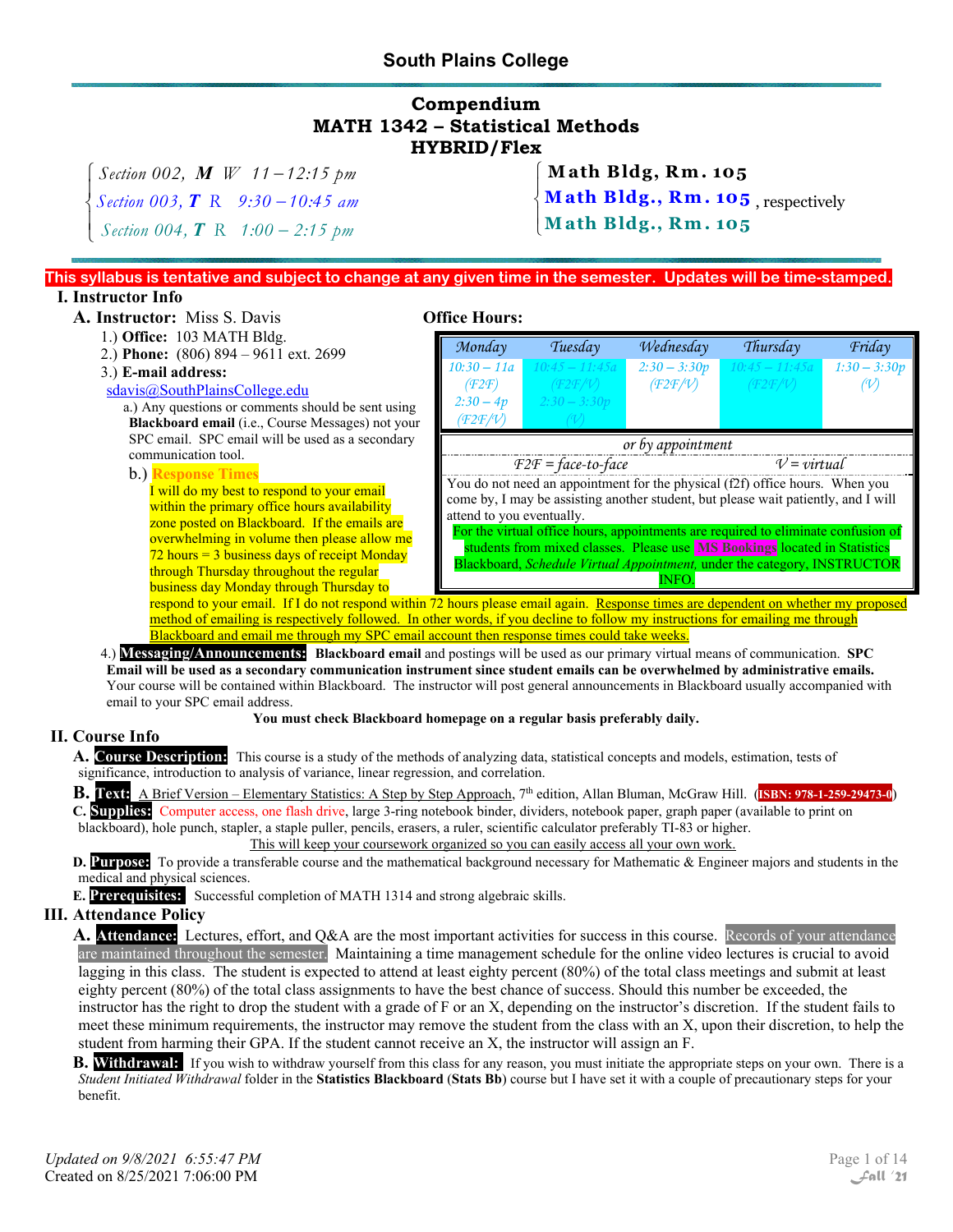## **IV. Equipment**

## **A. Online Essentials:**

- 1.) Internet access
	- Working, reliable internet access with the ability to view videos via Blackboard or YouTube and participating in online conferences via Zoom.
	- $\triangleright$  Libraries, school and public communities, are a great source to computer accessibility.
- 2.) Computer (laptop highly recommended)
	- *Method to scan homework/tests.* You may be expected to scan your homework/tests and turn your homework (counting as the Notebook grade) in to the instructor under **verified extenuating circumstances** (refer to VII. F.) of this syllabus).
	- *Method(s) of scanning handwritten work to submit.* The free app CamScan is available. It is very user friendly and the scans are usually clear. You can scan a group of pages called a "batch". If you have another suggestion then please feel free to contact me. Practice makes perfect in terms of time duration and thoroughness for these methods.

### 3.) Webcam

An online video conference program will be used as a tool to attend live lectures online through Blackboard and to monitor work activity under **verified extenuating circumstances**. Thus, online video conferencing requires students to have a webcam. If class must be attended virtually (Zoom, Blackboard Collaborate, etc.) due to **verified extenuating circumstances** then video and audio must be operable and executed during the entire class session for attendance or any other matter of credit.

### 4.) **Blackboard (Bb)**

- The online course management system that will be used for this course.
- A wealth of information is provided to you for this class in the **Stats Bb**. All the information for this class will exist on Blackboard including but not limited to syllabus & compendium, homework assignments, worksheets supplements, videos, & etc., but additional material involves COVID material, Classroom Conduct, Technological & Equipment info & assistance, Tutoring opportunities, previous semester student evaluations, and miscellaneous administrative information. Please be responsible to log in to Blackboard and visit **Stats Bb** page and peruse through it to become familiar with all the items.

Login at http://southplainscollege.blackboard.com. The user name and password should be the same as the MySPC and SPC email.

User name: first initial, last name, and last 4 digits of the Student ID

#### Password: Original Campus Connect Pin No. (located on SPC acceptance letter)

- *Fechnical Support:* Student support is available by emailing **blackboard**@southplainscollege.edu or calling 716-2962. When emailing a request for help, include your full name, course(s) enrolled in, name of instructor(s) and a phone number where you can be reached.
- *Blackboard Tutorials.* Blackboard video tutorials are available at http://ondemand.blackboard.com/students.htm.
- *Blackboard App.* A free Blackboard App is highly suggested and recommended and can be downloaded in the APP store specific to your cell phone and can be found on **Stats Bb**.

#### 5.) Calculator

- A scientific calculator for this course is recommended.
- $\blacktriangleright$  Acceptable: TI-83, TI-83+, TI-84, TI-84+, or TI-84+ Silver Edition but many others are also acceptable.
- Any other graphing calculator, you will need to read you manual to determine how to make the processes work.
- The TI graphing calculator model is not allowed in this class: TI-Nspire.

Cell phones and similar devices may NOT be used as calculators and no sharing of calculators is allowed.

#### 6.) Other Resources

- $\triangleright$  You are expected to keep up with the schedule set forth by the due dates of the video lectures, homework assignments, and the exams. If you need help, please ASK! Here are some other good resources online:
	- Your instructor is your first and BEST resource for any help!!!!
	- Free online math videos at www.khanacademy.org, www.patrickjmt.com, www.mathtv.com, & MIT Opencourseware.

#### 7.) Troubleshooting

Computer Issues

If your personal computer becomes "disabled", then you will need to seek an alternate computer source.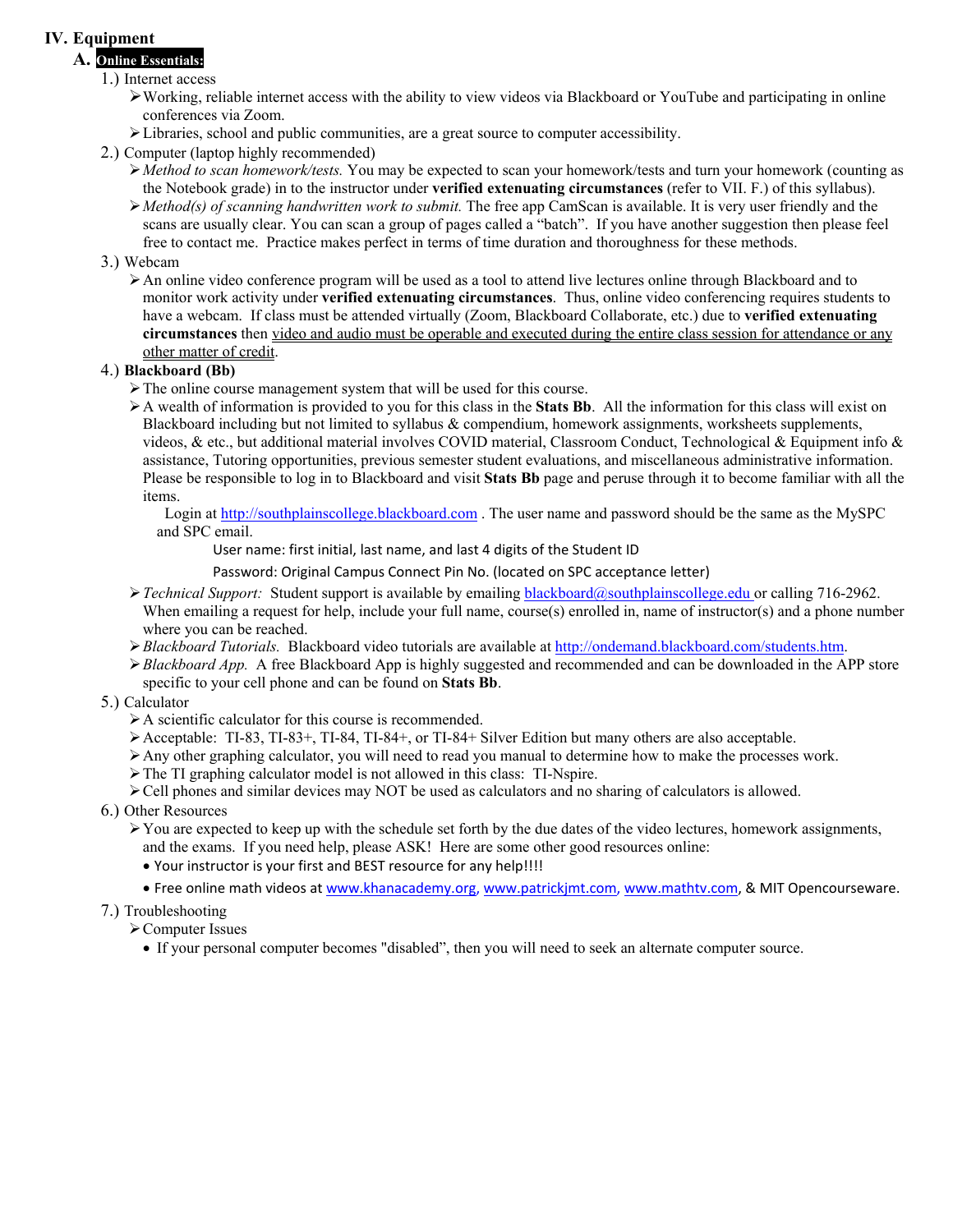## **V. Coursework Policies**

**A. Assignment Policy:** Homework will be assigned for each class meeting (located on **Stats Bb** under the COURSE CONTENT). You are expected to work all problems assigned in each assignment and to seek help when you do not understand. You are responsible for keeping up to date and prepared. Homework is to be completed and be kept in a notebook that must accompany you to each (f2f) class session. Refer to **Stats Bb** under COURSE RESOURCES.

**B. Assessments:** There will be quizzes given over the assigned homework and online lecture videos in which **no make-ups will be allowed**. The total number of quizzes for the semester is unpredictable (unknown number at this moment) but only a portion will count as the quiz grade (implying the few lowest will be dropped). The online quizzes must be taken in one sitting. You will have a limited time to complete each quiz. Make sure you have uninterrupted time when taking the quiz. For online quizzes, you will be able to access assignments or the book in **Stats** Blackboard during the quiz.

A possible occasional paper quiz could occur. In the case of **verified extenuating circumstances**, the paper quizzes would be handwritten requiring you to work the problems out on paper, scan your work, and upload it to **Stats Bb** immediately after you complete the quiz. Please refer to section IV, 2.) of this syllabus for scanning, uploading, & virtually submitting documents. I need to receive your work within 15 minutes after you submit the quiz. If I do not receive your work within this time allotted, you may receive a **0** on the quiz. If your answers are correct, but your work is not correct, you will not receive credit for those problems. You are not allowed to use any electronic devices during quizzes except a calculator!

**C. General Info / Extension of deadlines:** Please make note of all deadlines on the outline in Blackboard. There are no extensions on any deadlines. You should ALWAYS allow yourself a time cushion for assignments so that if you have any issues, it can be resolved before the deadline. Issues cannot be resolved after the deadline. You must give me 72 hours to fix any issues. NEVER

wait until the last minute to complete an assignment. Computers seem to have issues when you are in a hurry to meet a deadline.

**D. Tests:** There will be four tests (final exam inclusive) face-to-face (f2f) unless circumstances change. Exams will be f2f unless there exist **verified extenuating circumstances** in which the exams will be conducted online through Zoom meetings. Zoom invitations will be delivered through Blackboard via announcements and/or Bb email on or before exam days. The final exam will be comprehensive. See your OUTLINE for the approximate date for each test.

If the final exam score is greater than any non-zero major exam score then the final exam score replaces the major exam score. In other words, the major exam score will be deleted, and the final exam score will count two times (an exception is the Honest Effort Rule (**H.E.R.**) policy). See your OUTLINE for the approximate date for each test.

1.) **Make-up Policy**: There is no automatic provision for making up exams. Only under **verified extenuating circumstances** (e.g., death in the family, hospitalization, +COVID test) will make-up exams be inevitable. These situations will be dealt with on a trial-by-trial basis. If at all possible, the instructor should be notified prior to missing an exam.

**B. Grading Policy:** Your final grade will be based solely on major exam scores, homework/quiz average, and a comprehensive final.

1.) **Grading Score:**  $\frac{3}{4}$  Final score =  $\frac{\text{Test }1+\text{Test }2+\text{Test }3+ \text{Quiz Avg. }+ \text{Final Exam score}}{2}$ 5

2.) *NOTE:* If the final exam score is greater than the least non-zero major exam score (excluding the Homework/Quiz avg.) then the final exam score replaces the least non-zero major exam score. In other words, the major exam score will be deleted and the final exam score will count two times.

3.) **Grade Scale:** A: 90 and above D:  $60-69$ B: 80 - 89 F: 59 or below C: 70 - 79

4.) **Borderline Grades:** These grades will be evaluated with regard to attendance and mature conduct in class

5.) **Blackboard Gradebook:** Your grades will be accessible in **Stats** Bb Gradebook. However, I consider Bb Gradebook the UNOFFICIAL grade because, at any time, it may not contain all your grades for the course. For your final score in this course, you will obtain at the end of the semester **through Texan Connect &/or Colleague.**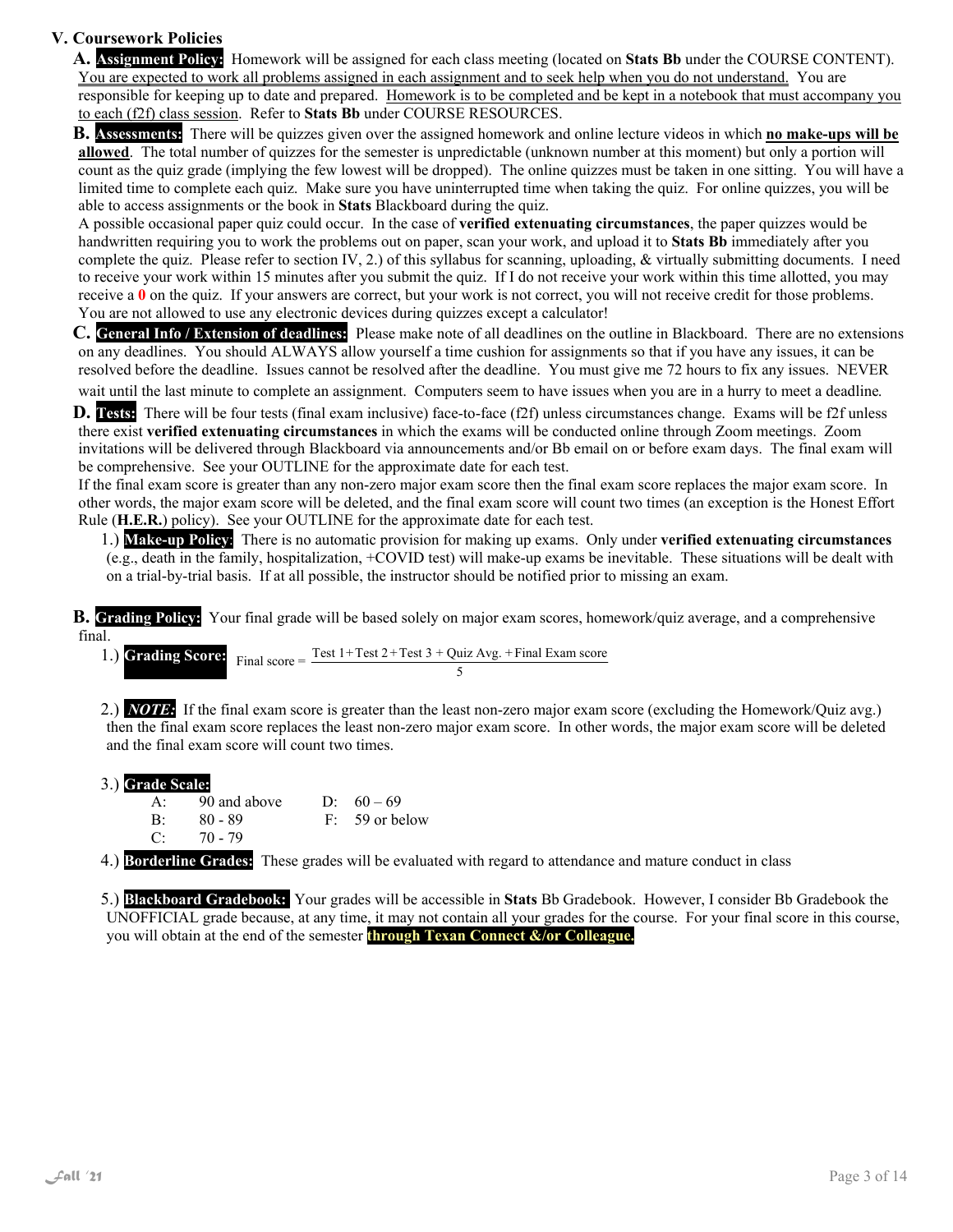**C. STUDY: You should normally spend approximately 2-3 hours outside of class in study for each hour of lecture. Some material will require more time than other material. Also, your mathematical background is a major factor in the time spent completing the homework. Try to study the assigned lesson as soon after the class meets if possible. With your greatest effort, try not to get behind on the homework! Refer to the "How to Study" sheet for further detailed studying suggestions.**

#### 1.) **Methods of Learning Assessment:**

a.) **Handwritten notes for video lectures.** This helps both of us to be diligent in keeping your skills on pace. b.) **Online/Paper quizzes**. They are practice for the tests

|                                 |              | 2.) Notebook: Homework, quizzes, tests, and other useful material should be kept in a notebook in which the notebook will be |  |
|---------------------------------|--------------|------------------------------------------------------------------------------------------------------------------------------|--|
|                                 |              | used as a reference and study guide. The following material will be placed in the notebook in the order listed:              |  |
| a.) Cover sheet including Name, | b.) Syllabus | c.) <b>Assignment sheet</b>                                                                                                  |  |

| $\frac{1}{2}$              | $\frac{1}{2}$ | $\ldots$ , $\ldots$ |
|----------------------------|---------------|---------------------|
| <b>Class, and Semester</b> |               |                     |
| d.) Notes                  | e.) Work      | f.) Quizzes         |
|                            |               |                     |

#### g.) Tests h.) Miscellaneous

(1.) \*To print all the material for your notebook, please visit the SUPPLEMENTARY category then the *Notebook Material* tab in the **Stats Bb** page. All printed material needs to be read at least once during the term of this course.\*

3.) **Tutoring:** Free tutoring is available in the Math-Engineering building (Levelland campus, room M116) and online. For the Math-Engineering building tutor, please remember to sign in when you seek help from a tutor. For free online tutoring, please refer to **Stats** Bb.

4.) **Video Tapes:** Videos for many review topics in this course are available through the Mathematics Department on Blackboard. For username and password, please use *mvideos*.

### **D. Critical Dates:**

| Sept 6        | Labor Day         |        | <b>Nov 12 WEB Pre-registration for Summer &amp; Spring Interim 2022</b> |                                              |
|---------------|-------------------|--------|-------------------------------------------------------------------------|----------------------------------------------|
| 10ct 15       | <b>FALL Break</b> |        | <b>Final Exams</b>                                                      |                                              |
| Nov 24-26     | Thanksgiving      | Dec 13 | $002$ (10:15 – 12:15p, Monday)                                          | <b>Dec 16</b> 003 $(8 - 10a, Thursday)$      |
| $\cdot$ Dec 2 |                   |        | <b>Last Day to Drop Dec 13</b> 081 $(1-3p, Monday)$                     | <b>Dec 16</b> 004 (10:15 – 12:15p, Thursday) |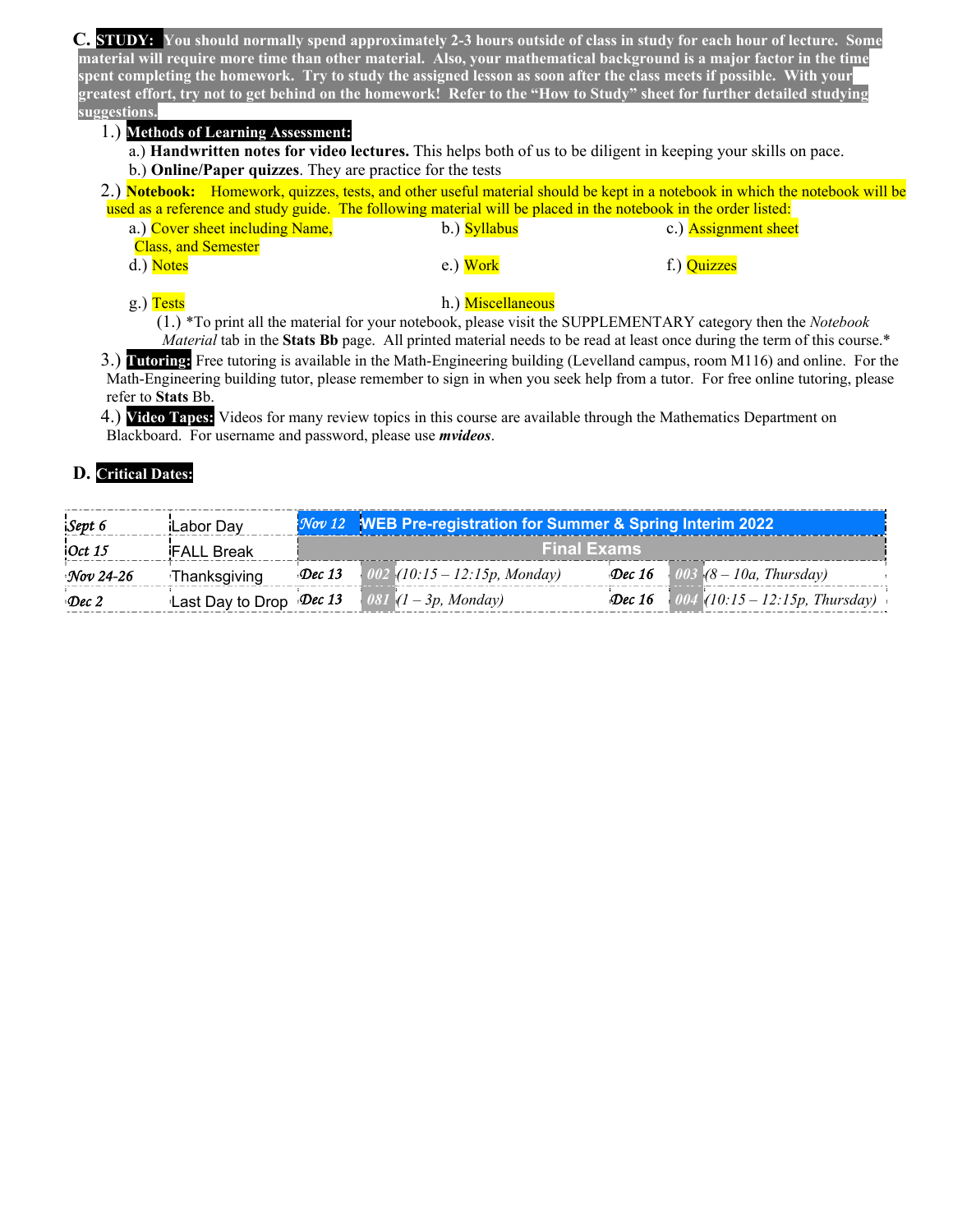## **II. Responsibilities & Consequences**

## **A. Student Responsibilities:**

- 1.) Attend class, be aware of announcements made in class and on Blackboard, and ask questions when necessary.
- 2.) Work homework problems the day that they are assigned.
- 3.) Form (virtual) study groups.
- 4.) Get help from tutors, tapes, and/or the instructor.

5.) Students are NOT required to wear a face mask while in SPC campus buildings or in outside areas (refer to X. A. of this syllabus). However, it is recommended.

6.) All students are encouraged to implement good hygiene measures such as washing hands regularly, using hand sanitizer, and covering coughs/sneezes. Hand sanitizing stations are available across all SPC locations.

- 7.) **\*\****Cell phones, laptops, and pagers during class!* **\*\***
	- a.) Cell phones and laptops are required to use in class in order to upload class work documents.

(1.) If the instructor determines that activation of a cell phone, pager, PDA, or laptop irrespectively interrupts the lecture or classroom discussion or impedes the progress of any student then the instructor will ask the student to leave either temporarily or permanently.

(2.) **No technologic devices such as cell phones, PDA's, etc. are to be used during tests or in-class quizzes but, at the instructor's discretion, may be used at the completion of tests and/or in-class quizzes. If due to technological disruption, the instructor may grant permission for a student(s) to use such devices for a test or in-class quiz.** 

8.) **Follow the classroom policy, no food or drink allowed in the classroom if posted (located in Stats Blackboard, COURSE RESOURCES).**

9.) **In addition to the No Food or Drink classroom policy and in accordance to campus policy, no tobacco products are to be permitted and consumed in class.** 

#### 10.) **You will obtain your final grade for the class through Texan Connect &/or Colleague.**

**B. Cell Phone Policy:** All students will, during each class period and for its duration, place and keep their cell phone in its deactivated state, provided that they are at the present time in possession of said device, face-down in the right-hand corner and on the top surface of their desk unless the cell phone is used as a laptop function. If a student's cell phone activates and/or the student engages in text messaging during class at anytime during the semester, the student, by the instructor's discretion, could be permanently dismissed from the class for the remainder of the semester. If a student's cell is activated during class and/or the student engages in text messaging determined by the instructor, and **the student chose not to place their phone on top of their desk as mentioned above** then the student will be dismissed from the class by the instructor permanently.

**C. Academic Integrity:** The attempt of any student to present as his or her own any work which he or she has not honestly performed is regarded by the faculty and administration as a serious offense and renders the offender liable to serious consequences, possibly suspension. For more detail, see "Academic Integrity" and "Student Conduct" in the South Plains College General Catalog.

1.) You are expected to work alone on all quizzes and tests. You are not allowed to use any electronic device other than your calculator during a quiz or test. If you choose to cheat, you will be withdrawn immediately from this class with a grade of "F."

**D. Academic Misconduct:** Complete honesty is required from students in all facets of course work including homework assignments, tests, and the final exam. See the South Plains College Catalog for more detail.

**E. Sanctions for Cheating or Plagiarizing:** A grade of "F" in the course will be assigned to any student caught cheating or plagiarizing; additional sanctions may also be considered. Students are responsible for understanding the meanings of the words cheating and plagiarizing. (Refer to page 10 of the syllabus for specific details of the definitions of cheating and plagiarizing.)

#### **III. Questions:**

**A.** I invite all your questions **except** the following:

1.) I wasn't able to make it to class. Did I miss anything? (Yes.)

2.) Is this going to be on the test? (Perhaps, not directly, but if the ideas were not important, I would not be discussing them in class.)

3.) Do you have the tests graded? (I put forth my best effort to have the tests graded so as to return them the next class session. However, there are times due to uncontrollable factors that this may not be possible.)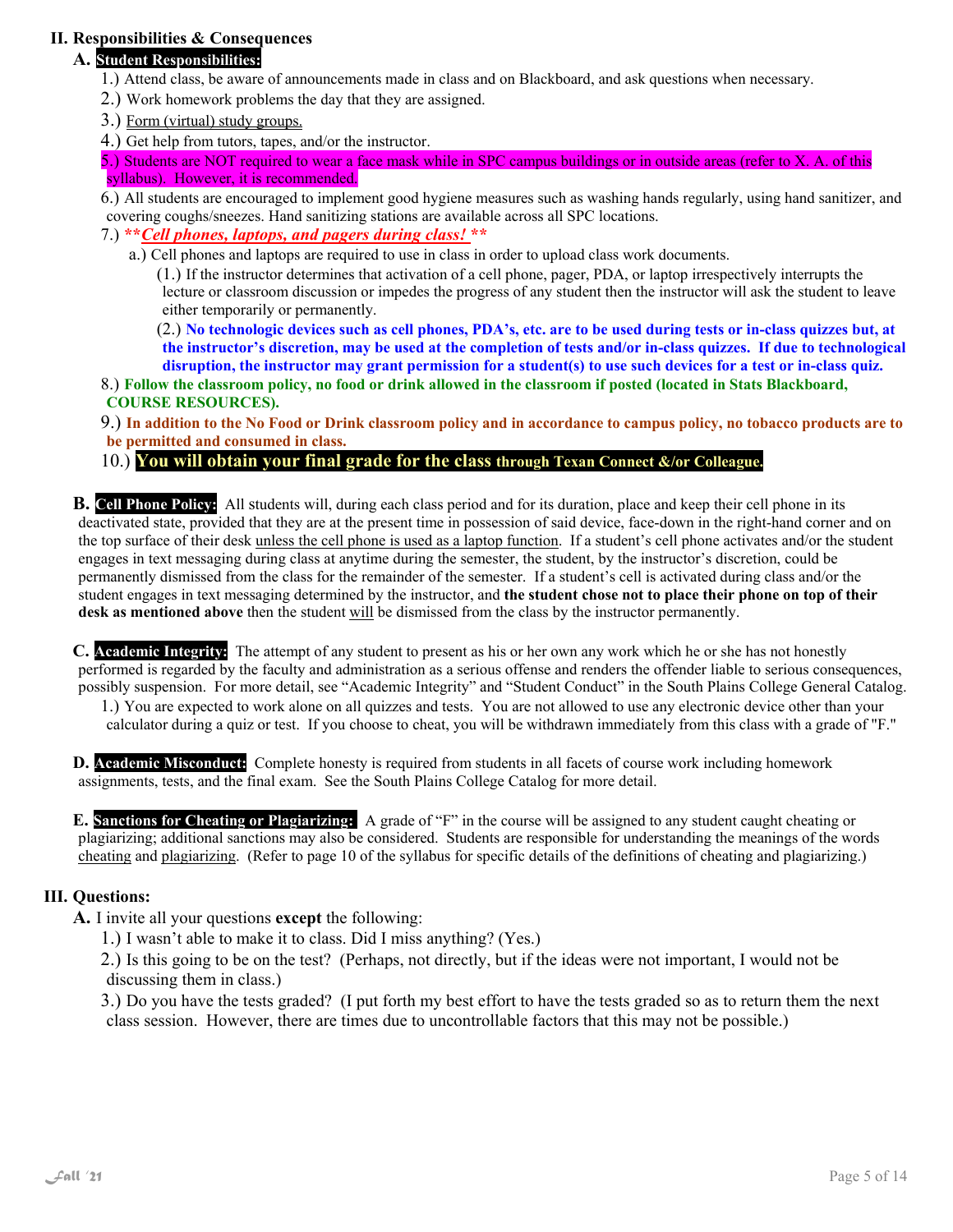**IV. Objectives:** Upon completion of this course and obtaining a passing grade, the student will have mastered at least 70% of the course objectives. The course objectives provide that the student be able to:

1.) represent raw data using frequency distributions,

2.) represent raw data using stem & leaf plots, ogives, histograms, bar graphs, and pie charts,

3.) calculate measures of central tendency, variation, and position for both grouped and ungrouped data and interpret in writing the significance and meaning of the calculations,

4.) calculate coefficients of variation and skewness and interpret in writing the significance of the calculations,

5.) calculate classical and empirical probabilities,

6.) apply binomial, Poisson, and normal distribution properties to calculate probabilities and interpret in writing the significance of the calculations,

7.) calculate mean, variance, and standard deviations of probability distributions and interpret in writing the significance of test results,

8.) evaluate a hypothesis testing situation to determine the appropriate test to be used,

9.) use parametric and non-parametric tests for hypothesis testing and interpret in writing the significance of test results,

10.) calculate simple and multiple linear regression equations and use equations to make predictions,

11.) calculate coefficients of correlation, determination, and non-determination and interpret in writing the significance of the calculations, and

12.) use a computer statistics program and/or a statistical calculator to help with computations.

#### **V. SPC Policies & Procedures**

**A. COVID Statement:** It is the policy of South Plains College for the Fall 2021 semester that as a condition of on-campus enrollment, all students are recommended to engage in safe behaviors to avoid the spread of COVID-19 in the SPC community. (This information and more regarding COVID is located on the **Stats Blackboard** course in COURSE RESOURCES).

**1.)** In compliance with GA-38, SPC will not require any person to wear a face covering. However, we support anyone who chooses to wear a face covering to maintain safety as greater numbers of students, employees, and visitors come to our different campuses.

**2.)** In compliance with GA-38, SPC will not require any person to receive the COVID-19 vaccine to visit our campuses or attend class. However, we strongly recommend getting the vaccine to better protect yourself and others from the COVID-19 virus. **3.)** Students, faculty, and staff who test positive for COVID-19 will be required to quarantine for a 14-day period. Students will be accommodated if the instructor becomes quarantined so they may continue their education without any unreasonable delays. If you, the student, test positive for COVID-19, you should contact your healthcare provider immediately to determine appropriate healthcare treatments, and you should also contact DeEtte Edens to evaluate your quarantine requirements. You, the student, should also contact your instructor to notify them you will be quarantined and to receive instructional guidance

from your instructor.

**4.)** SPC encourages anyone who has a known positive exposure and has not been vaccinated to consider a self-quarantine or wear a face covering for the same 14-day period.

**5.)** SPC encourages anyone to go home and seek medical attention if you are experiencing any of the signs of COVID.

**6.)** SPC encourages all students to diligently continue personal health and safety protocols such as handwashing, covering coughs/sneezes, and considering vaccinations.

Students who believe they have been exposed or may be COVID-19 positive, must contact Health Services, DeEtte Edens, BSN, RN at (806) 716-2376 or dedens@southplainscollege.edu (This Health Services info can also be accessed on the **Stats Blackboard** course located in the COURSE RESOURCES).

**B. Diversity:** In this class, the teacher will establish and support an environment that values and nurtures individual and group differences and encourages engagement and interaction. Understanding and respecting multiple experiences and perspectives will serve to challenge and stimulate all of us to learn about others, about the larger world, and about ourselves. By promoting diversity and intellectual exchange, we will not only mirror society as it is, but also model society as it should and can be.

**C. Disability Statement:** Students with disabilities, including but not limited to physical, psychiatric, or learning disabilities, who wish to request accommodations in this class should notify the Special Services Office, preferably, early in the semester so that the appropriate arrangements may be made. In accordance with federal law, a student requesting accommodations must provide acceptable documentation of his/her disability to the Special Services Coordinator. For more information, call or visit the Special Services Office in the Student Services Building, 894-9611 ext. 2529.

**D. Nondiscrimination Policy:** South Plains College does not discriminate on the basis of race, color, national origin, sex, disability or age in its programs and activities. The following person has been designated to handle inquiries regarding the non-discrimination policies: Vice President for Student Affairs, South Plains College, 1401 College Avenue, Box 5, Levelland, TX 79336. Phone number 806-716-2360.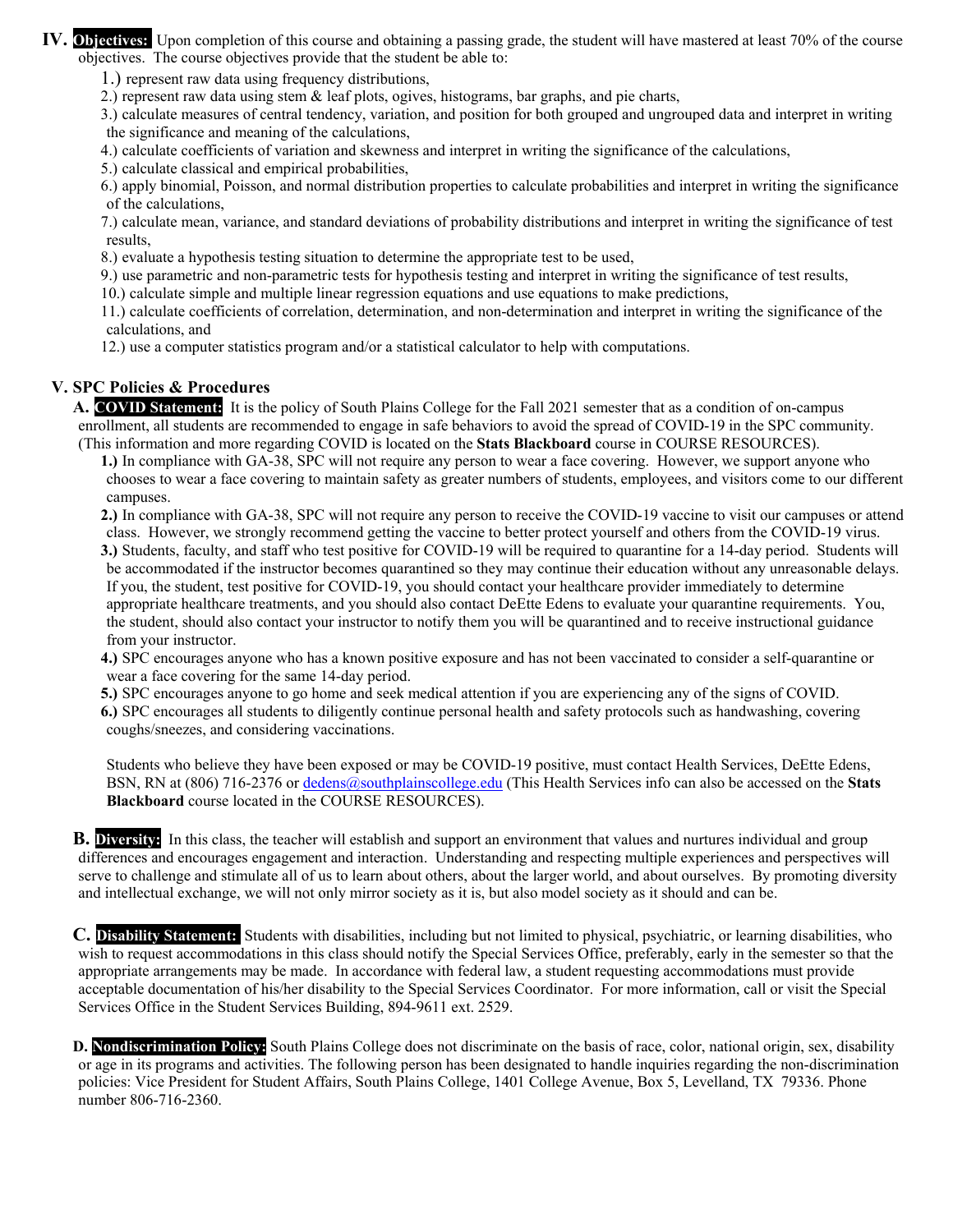**E. Sexual Misconduct:** It is important for you to know that all faculty members are mandated reporters of any incidents of sexual misconduct. That means that I cannot keep information about sexual misconduct confidential if you share that information with me. Dr. Lynne Cleavinger, the Director of Health & Wellness, can advise you confidentially as can any counselor in the Health & Wellness Center. They can also help you access other resources on campus and in the local community. You can reach Dr. Cleavinger at 716-2563 or lcleavinger@southplainscollege.edu or go by the Health and Wellness Center. You can schedule an appointment with a counselor by calling 716-2529.

**F. Title IX Pregnancy Accommodations Statement:** If you are pregnant, or have given birth within six months, Under Title IX you have a right to reasonable accommodations to help continue your education. To activate accommodations you must submit a Title IX pregnancy accommodations request, along with specific medical documentation, to the Director of Health and Wellness. Once approved, notification will be sent to the student and instructors. It is the student's responsibility to work with the instructor to arrange accommodations. Contact the Director of Health and Wellness at 806-716-2362 or email cgilster@southplainscollege.edu for assistance.

**G. Campus Concealed Carry:** Campus Concealed Carry - Texas Senate Bill - 11 (Government Code 411.2031, et al.) authorizes the carrying of a concealed handgun in South Plains College buildings only by persons who have been issued and are in possession of a Texas License to Carry a Handgun. Qualified law enforcement officers or those who are otherwise authorized to carry a concealed handgun in the State of Texas are also permitted to do so. Pursuant to Penal Code (PC) 46.035 and South Plains College policy, license holders may not carry a concealed handgun in restricted locations. For a list of locations, please refer to the SPC policy at:

(http://www.southplainscollege.edu/human\_resources/policy\_procedure/hhc.php)

Pursuant to PC 46.035, the open carrying of handguns is prohibited on all South Plains College campuses. Report violations to the College Police Department at 806-716-2396 or 9-1-1.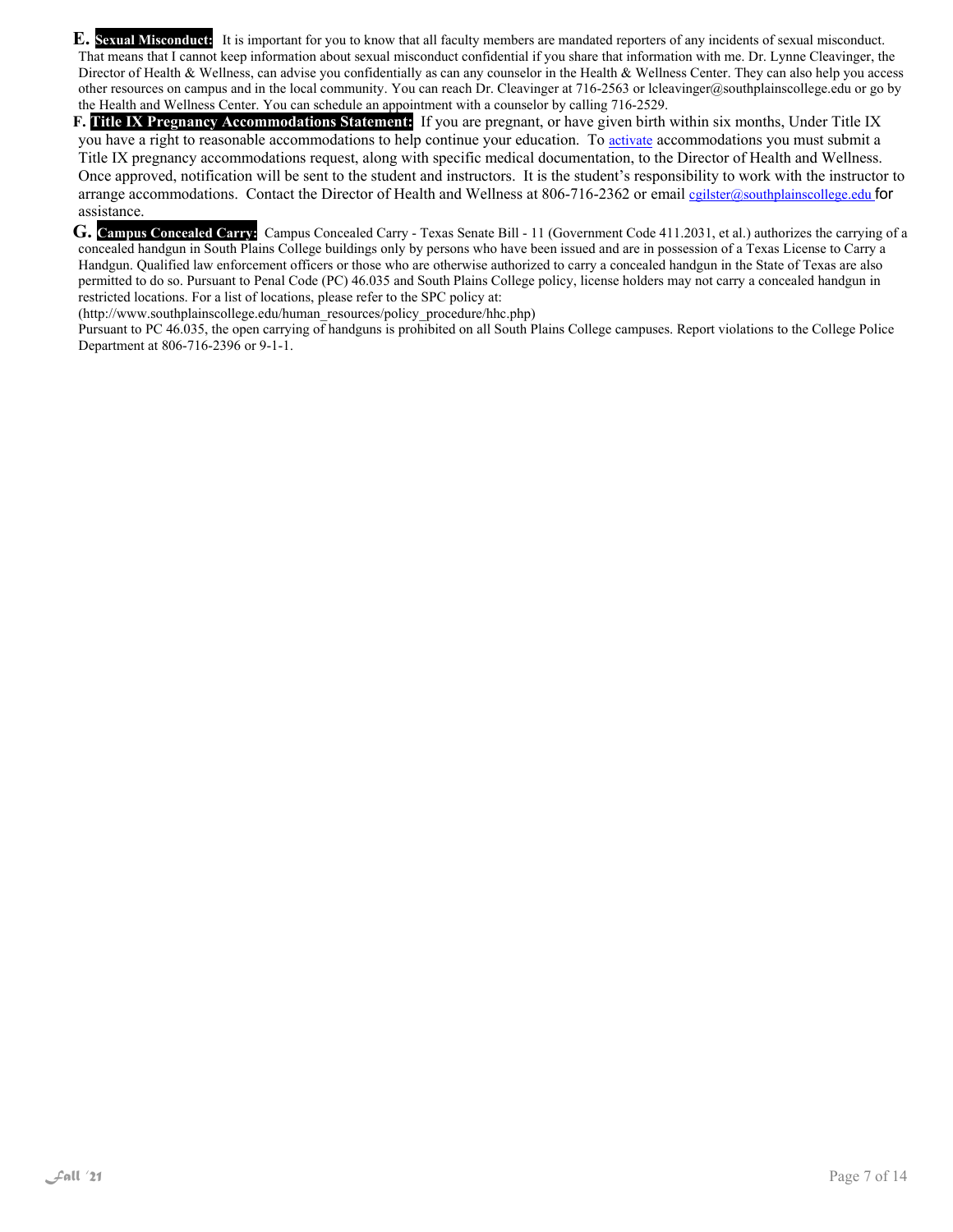|                |                                                                          | <b>Course Outline</b><br>This schedule is tentative and subjective to change. Changes will be announced in class.                                          |  |  |  |
|----------------|--------------------------------------------------------------------------|------------------------------------------------------------------------------------------------------------------------------------------------------------|--|--|--|
| Week           | Date                                                                     | <b>Topics and Sections Covered</b>                                                                                                                         |  |  |  |
| 1              | 8/30, Mon<br>8/31, Tues                                                  | <b>Introduction</b> , Misc.<br>Chapter $1$ – The Nature (Definitions)                                                                                      |  |  |  |
|                | $9/1$ , Wed<br>$9/2$ , Thurs                                             | 2.1 Organizing Data – (Frequency Distributions/Tables)                                                                                                     |  |  |  |
| $\overline{2}$ | $9/6$ , Mon                                                              | <b>Labor Day</b>                                                                                                                                           |  |  |  |
|                | $9/7$ , Tues<br>9/8, Wed                                                 | 2.2 Histograms, Frequency Polygons, & Ogives                                                                                                               |  |  |  |
|                | $9/9$ , Thurs                                                            |                                                                                                                                                            |  |  |  |
| 3              | $9/13$ , Mon<br>$9/14$ , Tues                                            | 2.3 Other Types of Graphs – Bar Graphs, Pareto Charts, Time Series Graphs, Pie Graphs,<br>Dotplot, and Stem & Leaf Plots<br>2.4 Paired Data & Scatter Plot |  |  |  |
|                | 9/15, Wed<br>$9/16$ , Thurs                                              | 10.1 Correlation<br>10.2Regression                                                                                                                         |  |  |  |
| 4              | 9/20, Mon<br>$9/21$ , Tues                                               | 3.1 Measures of Central Tendency                                                                                                                           |  |  |  |
|                | 9/22, Wed<br>$9/23$ , Thurs                                              | 3.2 Measures of Variation                                                                                                                                  |  |  |  |
| 5              | $9/27$ , Mon<br>$9/28$ , Tues                                            | 3.3 Measures of Position<br>3.4 Exploratory Data Analysis                                                                                                  |  |  |  |
|                | 9/29, Wed<br>$9/30$ , Thurs                                              | 4.1 Sample Spaces & Probability                                                                                                                            |  |  |  |
|                | 10/4, Mon<br>10/5, Tues                                                  | Test 1 (Ch 1, 2, 3, & 10)                                                                                                                                  |  |  |  |
| 6              | 10/6, Wed<br>10/7, Thurs                                                 | 4.1 Sample Spaces & Probability contd.<br>4.2 Addition Rules for Probability                                                                               |  |  |  |
|                | 10/11, Mon<br>$10/12$ , Tues                                             | 4.3 Multiplication Rules & Conditional Probability                                                                                                         |  |  |  |
| 7              | 10/13, Wed<br>10/14, Thurs                                               | 4.4 Counting Rules<br>4.5 Probability & Counting Rules                                                                                                     |  |  |  |
|                | 10/18, Mon                                                               | 5.1 Probability Distributions                                                                                                                              |  |  |  |
| 8              | $10/19$ , Tues<br>10/20, Wed                                             | 5.2 Mean, Variance, Standard Deviation, & Expectation<br>5.3 Binomial Distribution                                                                         |  |  |  |
| 9              | 10/21, Thurs<br>10/25, Mon<br>6.1 Normal Distributions<br>$10/26$ , Tues |                                                                                                                                                            |  |  |  |
|                | 10/27, Wed<br>10/28, Thurs                                               | 6.2 Applications of Normal Distributions                                                                                                                   |  |  |  |
|                | $11/1$ , Mon<br>11/2, Tues                                               | Test 2 (Ch 4 & 5)                                                                                                                                          |  |  |  |
| 10             | 11/3, Wed<br>$11/4$ , Thurs                                              | 6.3 Central Limit Theorem                                                                                                                                  |  |  |  |
| 11             | $11/8$ , Mon<br>$11/9$ , Tues                                            | 7.1<br>Confidence Intervals for the Mean when sigma is Known (Z-test)<br>7.2 Confidence Intervals for the Mean when sigma is Unknown (T-test)              |  |  |  |
|                | 11/10, Wed<br>11/11, Thurs                                               | 7.3 Confidence Intervals & Sample Size for Proportions                                                                                                     |  |  |  |
|                | 11/15, Mon<br>$11/16$ , Tues                                             | 8.1 Steps in Hypothesis Testing - Traditional Method<br>8.2 <i>z</i> -Test for a Mean                                                                      |  |  |  |
| 12             | 11/17, Wed<br>11/18, Thurs                                               | 8.3 $t$ – Test for a Mean<br>8.4 $z$ – Test for Proportion                                                                                                 |  |  |  |
|                | 11/22, Mon<br>11/23, Tues                                                | Test 3 (Ch 6 & 7)                                                                                                                                          |  |  |  |
| 13             | 11/24, Wed<br>11/25, Thurs                                               | <b><i><u><i>Shanksgiving</i></u></i></b>                                                                                                                   |  |  |  |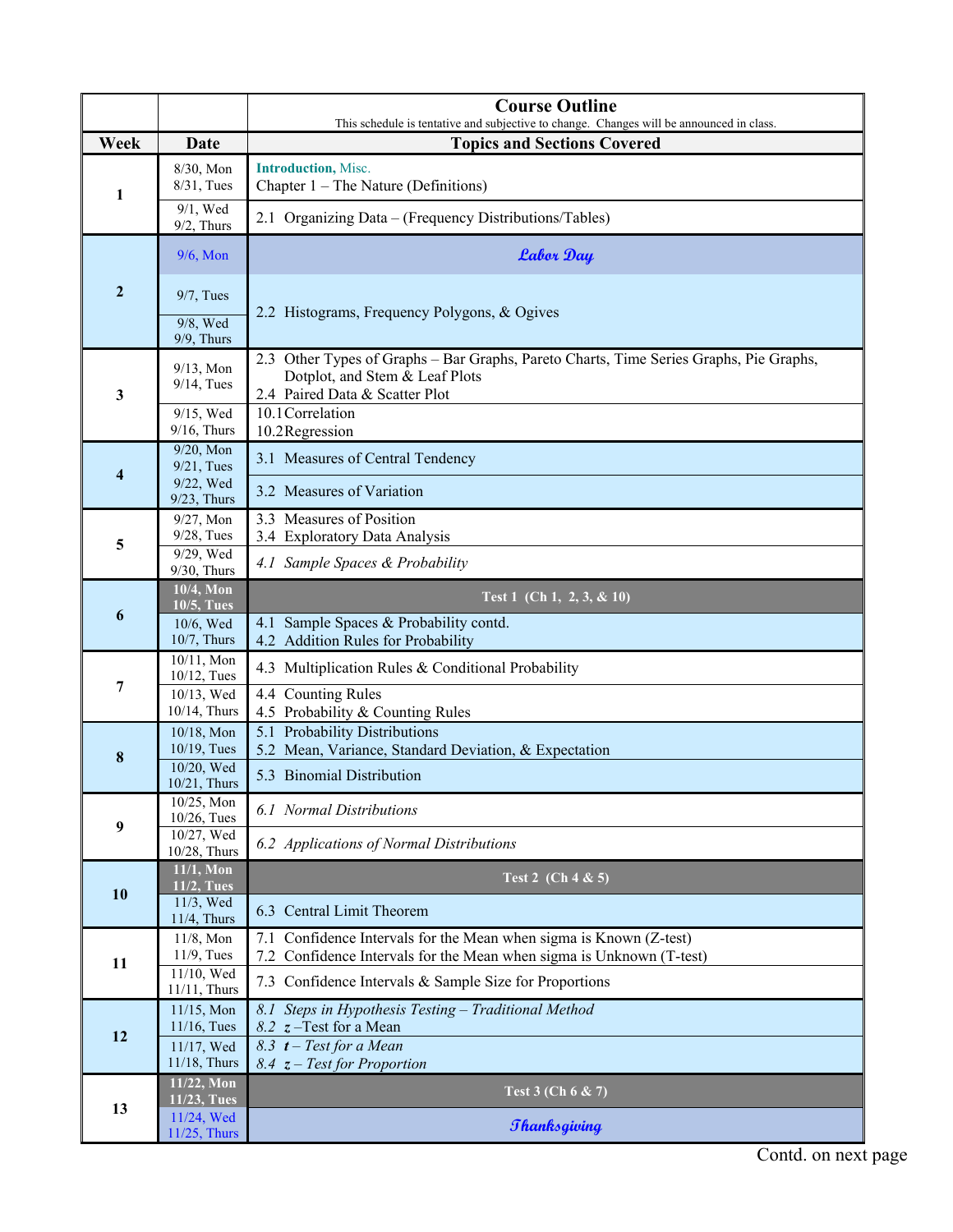| 14       | 11/29, Mon<br>$11/30$ , Tues   | 9.1 Testing the Difference Between Two Means – Using the $z$ – Test                       |                  |  |
|----------|--------------------------------|-------------------------------------------------------------------------------------------|------------------|--|
|          | $12/1$ , Wed<br>$12/2$ , Thurs | 9.2 Testing the Difference Between Two Means of Independent Samples – Using the $t$ –Test |                  |  |
| 15       | $12/6$ , Mon<br>$12/7$ . Tues  | <i>Review</i> for FINAL                                                                   |                  |  |
|          | 12/8, Wed<br>$12/9$ , Thurs    | Review for FINAL                                                                          |                  |  |
| Final(s) | $12/13$ , Mon                  | <b>Section 002</b>                                                                        | $10:15 - 12:15p$ |  |
|          |                                | <b>Section 081</b>                                                                        | $1-3p$           |  |
|          | <b>12/16, Thurs</b>            | <b>Section 003</b>                                                                        | $8-10a$          |  |
|          |                                | <b>Section 004</b>                                                                        | $10:15 - 12:15p$ |  |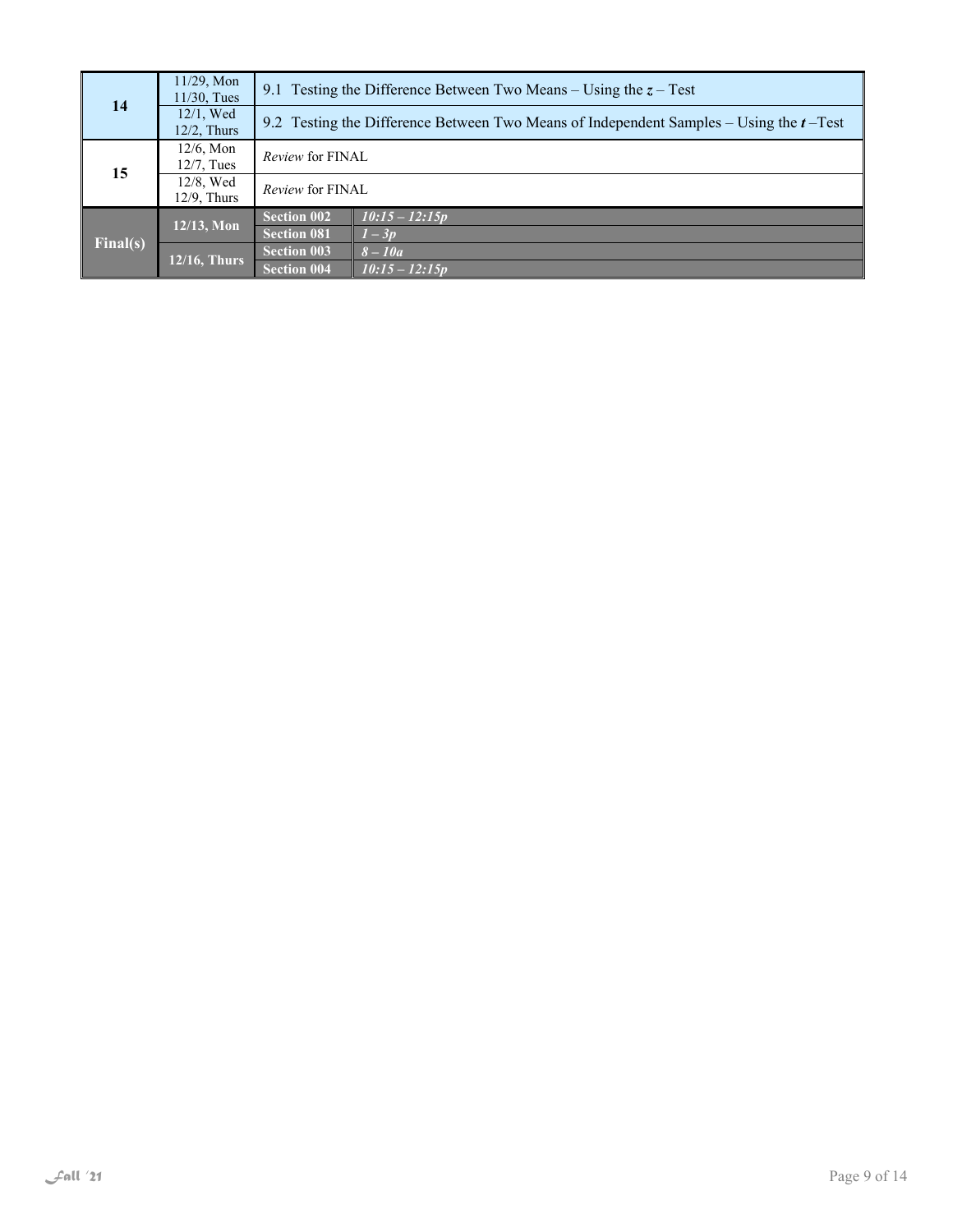# **South Plains College Common Course Syllabus: MATH 1342 Revised August 2021**

**Department:** Mathematics, Engineering, and Computer Science

**Discipline:** Mathematics

**Course Number:** MATH 1342

**Course Title:** Statistical Methods

**Available Formats:** conventional, hybrid and internet

**Campuses:** Levelland, Reese, Plainview, Lubbock Center and Dual Credit

**Course Description:** Collection, analysis, presentation and interpretation of data, and probability. Analysis includes descriptive statistics, correlation and regression, confidence intervals and hypothesis testing.

**Prerequisite:** Minimum score of 350 on the TSIA1, minimum score of 950 on the TSIA2, a diagnostic score of 6 on the TSIA2, TSI-exempt status, a successful completion with a grade of 'C' or better in MATH 0337, or successful completion of NCBM-0112.

**Credit:** 3 **Lecture:** 3 **Lab:** 0

Textbook: *Elementary Statistics: A Brief Version*, Bluman, 2014, 7<sup>th</sup> Edition, McGraw-Hill.

**Supplies:** Please see the instructor's course information sheet for specific supplies.

**This course partially satisfies a Core Curriculum Requirement**: Mathematics Foundational Component Area (020)

**Core Curriculum Objectives addressed:** 

- **Communications skills**—to include effective written, oral and visual communication
- **Critical thinking skills**—to include creative thinking, innovation, inquiry, and analysis, evaluation and synthesis of information
- **Empirical and quantitative competency skills**—to manipulate and analyze numerical data or observable facts resulting in informed conclusions

**Student Learning Outcomes:** Upon completion of this course and receiving a passing grade, the student will be able to:

- 1. Explain the use of data collection and statistics as tools to reach reasonable conclusions.
- 2. Recognize, examine and interpret the basic principles of describing and presenting data.
- 3. Compute and interpret empirical and theoretical probabilities using the rules of probabilities and combinatorics.
- 4. Explain the role of probability in statistics.
- 5. Examine, analyze and compare various sampling distributions for both discrete and continuous random variables.
- 6. Describe and compute confidence intervals.
- 7. Solve linear regression and correlation problems.
- 8. Perform hypothesis testing using statistical methods.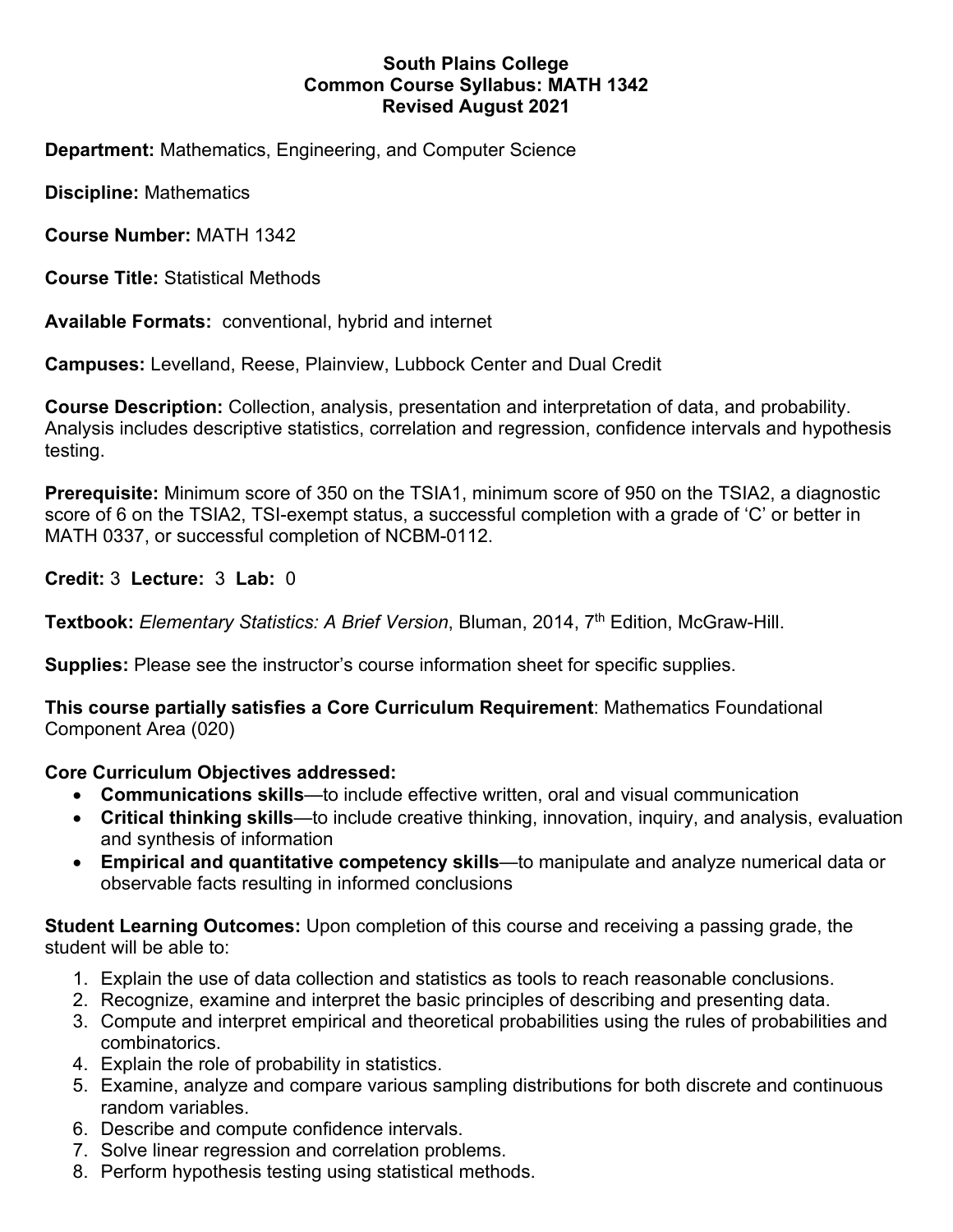**Student Learning Outcomes Assessment:** A pre- and post-test questions will be used to determine the extent of improvement that the students have gained during the semester

**Course Evaluation:** There will be departmental final exam questions given by all instructors.

**Attendance/Student Engagement Policy:** Attendance and engagement are the most critical activities for success in this course. The instructor maintains records of the student's attendance and submission of assignments throughout the semester. The student is expected to attend at least eighty percent (80%) of the **total** class meetings **and** submit at least eighty percent (80%) of the **total** class assignments to have the best chance of success. If the student fails to meet these minimum requirements, the instructor may remove the student from the class with an X, upon their discretion, to help the student from harming their GPA. If the student can not receive an X, the instructor will assign an F.

Plagiarism violations include, but are not limited to, the following:

- 1. Turning in a paper that has been purchased, borrowed, or downloaded from another student, an online term paper site, or a mail order term paper mill;
- 2. Cutting and pasting together information from books, articles, other papers, or online sites without providing proper documentation;
- 3. Using direct quotations (three or more words) from a source without showing them to be direct quotations and citing them; or
- 4. Missing in-text citations.

Cheating violations include, but are not limited to, the following:

- 1. Obtaining an examination by stealing or collusion;
- 2. Discovering the content of an examination before it is given;
- 3. Using an unauthorized source of information (notes, textbook, text messaging, internet, apps) during an examination, quiz, or homework assignment;
- 4. Entering an office or building to obtain an unfair advantage;
- 5. Taking an examination for another;
- 6. Altering grade records;
- 7. Copying another's work during an examination or on a homework assignment;
- 8. Rewriting another student's work in Peer Editing so that the writing is no longer the original student's;
- 9. Taking pictures of a test, test answers, or someone else's paper.

**COVID Syllabus Statement:** It is the policy of South Plains College that as a condition of on-campus enrollment, all students are required to engage in safe behaviors to avoid the spread of COVID-19 in the SPC community. There will be no requirement for face coverings at any location on any South Plains College campus or classroom. Faculty, staff, or students may continue to wear a mask voluntarily, but there will be no requirements for face coverings in any circumstance. Students who believe they have been exposed or may be COVID-19 positive, must contact Health Services, DeEtte Edens, BSN, RN at (806) 716-2376 or dedens@southplainscollege.edu.

**Student Code of Conduct Policy**: Any successful learning experience requires mutual respect on the part of the student and the instructor. Neither instructor nor student should be subject to others' behavior that is rude, disruptive, intimidating, aggressive, or demeaning**.** Student conduct that disrupts the learning process or is deemed disrespectful or threatening shall not be tolerated and may lead to disciplinary action and/or removal from class.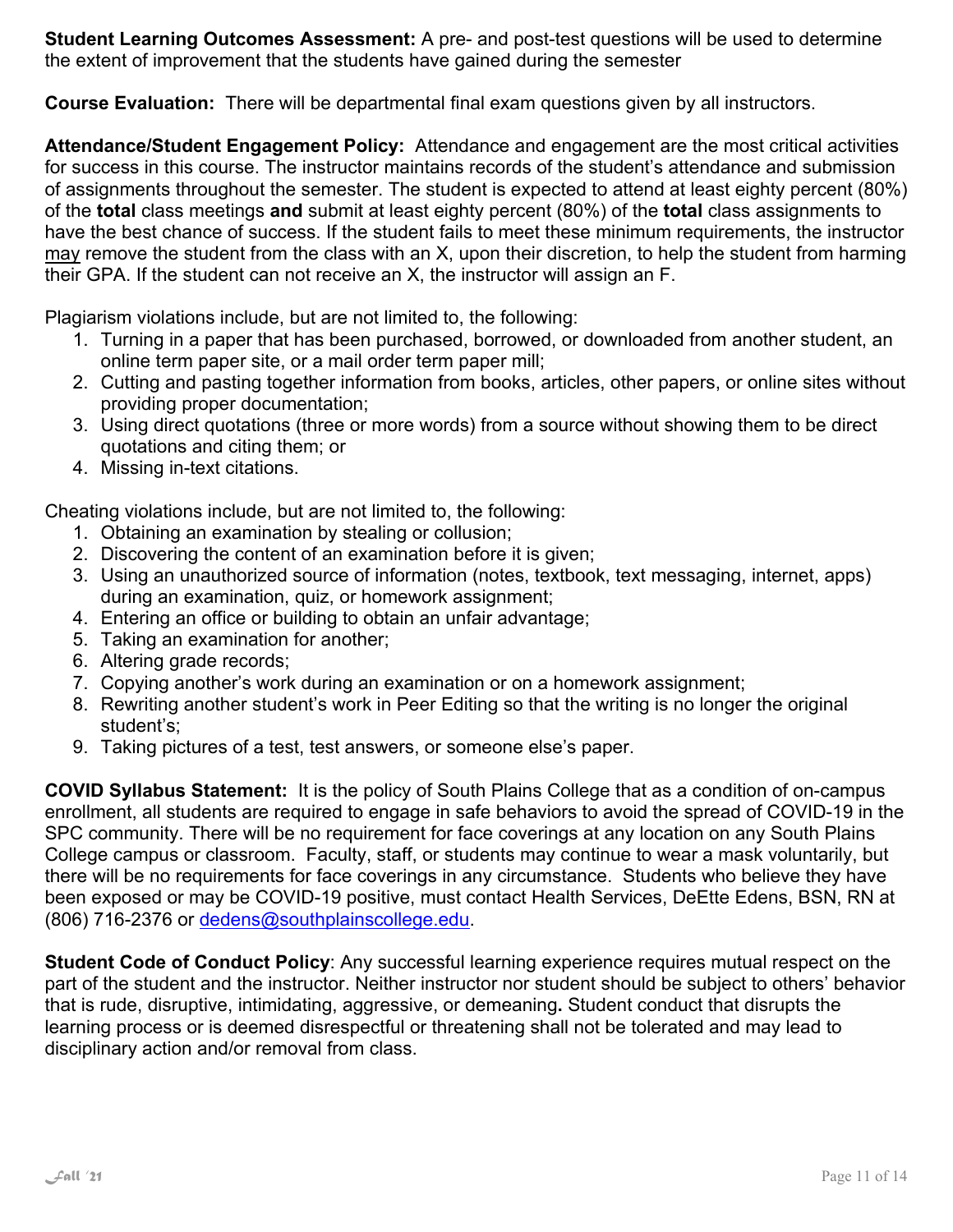**Diversity Statement:** In this class, the teacher will establish and support an environment that values and nurtures individual and group differences and encourages engagement and interaction. Understanding and respecting multiple experiences and perspectives will serve to challenge and stimulate all of us to learn about others, about the larger world and about ourselves. By promoting diversity and intellectual exchange, we will not only mirror society as it is, but also model society as it should and can be.

**Disability Statement:** Students with disabilities, including but not limited to physical, psychiatric, or learning disabilities, who wish to request accommodations in this class should notify the Disability Services Office early in the semester so that the appropriate arrangements may be made. In accordance with federal law, a student requesting accommodations must provide acceptable documentation of his/her disability to the Disability Services Office. For more information, call or visit the Disability Services Office at Levelland (Student Health & Wellness Office) 806-716-2577, Reese Center (Building 8) 806-716-4675, or Plainview Center (Main Office) 806-716-4302 or 806-296-9611.

**Nondiscrimination Policy:** South Plains College does not discriminate on the basis of race, color, national origin, sex, disability or age in its programs and activities. The following person has been designated to handle inquiries regarding the non-discrimination policies: Vice President for Student Affairs, South Plains College, 1401 College Avenue, Box 5, Levelland, TX 79336. Phone number 806- 716-2360.

**Title IX Pregnancy Accommodations Statement:** If you are pregnant, or have given birth within six months, Under Title IX you have a right to reasonable accommodations to help continue your education. To activate accommodations you must submit a Title IX pregnancy accommodations request, along with specific medical documentation, to the Director of Health and Wellness. Once approved, notification will be sent to the student and instructors. It is the student's responsibility to work with the instructor to arrange accommodations. Contact the Director of Health and Wellness at 806-716- 2362 or email rcanon@southplainscollege.edu for assistance.

**Campus Concealed Carry**: Texas Senate Bill - 11 (Government Code 411.2031, et al.) authorizes the carrying of a concealed handgun in South Plains College buildings only by persons who have been issued and are in possession of a Texas License to Carry a Handgun. Qualified law enforcement officers or those who are otherwise authorized to carry a concealed handgun in the State of Texas are also permitted to do so. Pursuant to Penal Code (PC) 46.035 and South Plains College policy, license holders may not carry a concealed handgun in restricted locations. For a list of locations and Frequently Asked Questions, please refer to the Campus Carry page

at: http://www.southplainscollege.edu/campuscarry.php

Pursuant to PC 46.035, the open carrying of handguns is prohibited on all South Plains College campuses. Report violations to the College Police Department at 806-716-2396 or 9-1-1.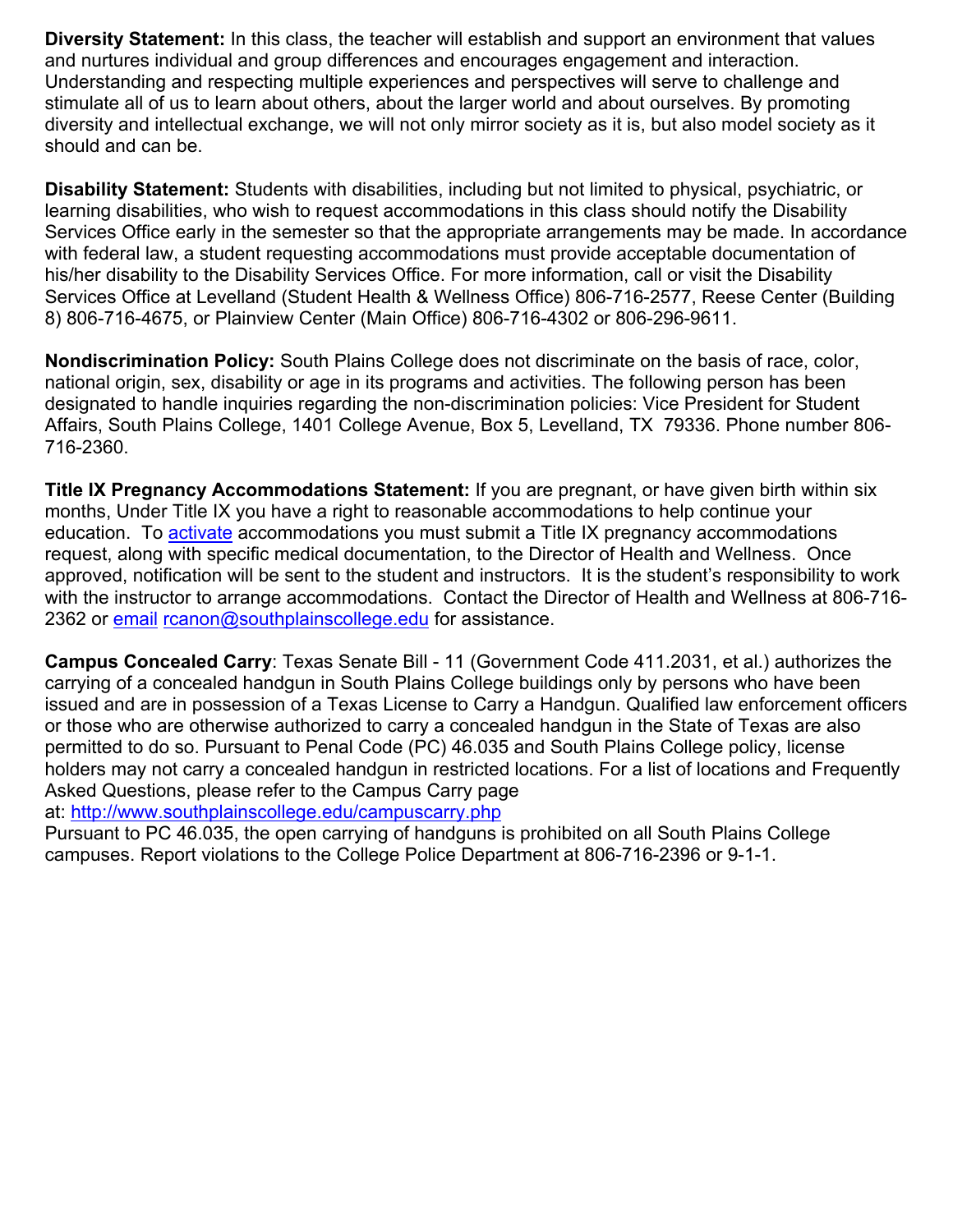**SPC Bookstore Price Match Guarantee Policy:** If you find a lower price on a textbook, the South Plains College bookstore will match that price. The difference will be given to the student on a bookstore gift certificate! The gift certificate can be spent on anything in the store.

If students have already purchased textbooks and then find a better price later, the South Plains College bookstore will price match through the first week of the semester. The student must have a copy of the receipt and the book has to be in stock at the competition at the time of the price match.

The South Plains College bookstore will happily price match BN.com & books on Amazon noted as *ships from and sold by Amazon.com*. Online marketplaces such as *Other Sellers* on Amazon, Amazon's Warehouse Deals, *fulfilled by* Amazon, BN.com Marketplace, and peer-to-peer pricing are not eligible. They will price match the exact textbook, in the same edition and format, including all accompanying materials, like workbooks and CDs.

A textbook is only eligible for price match if it is in stock on a competitor's website at time of the price match request. Additional membership discounts and offers cannot be applied to the student's refund.

Price matching is only available on in-store purchases. Digital books, access codes sold via publisher sites, rentals and special orders are not eligible. Only one price match per title per customer is allowed.

Note: The instructor reserves the right to modify the course syllabus and policies, as well as notify students of any changes, at any point during the semester.